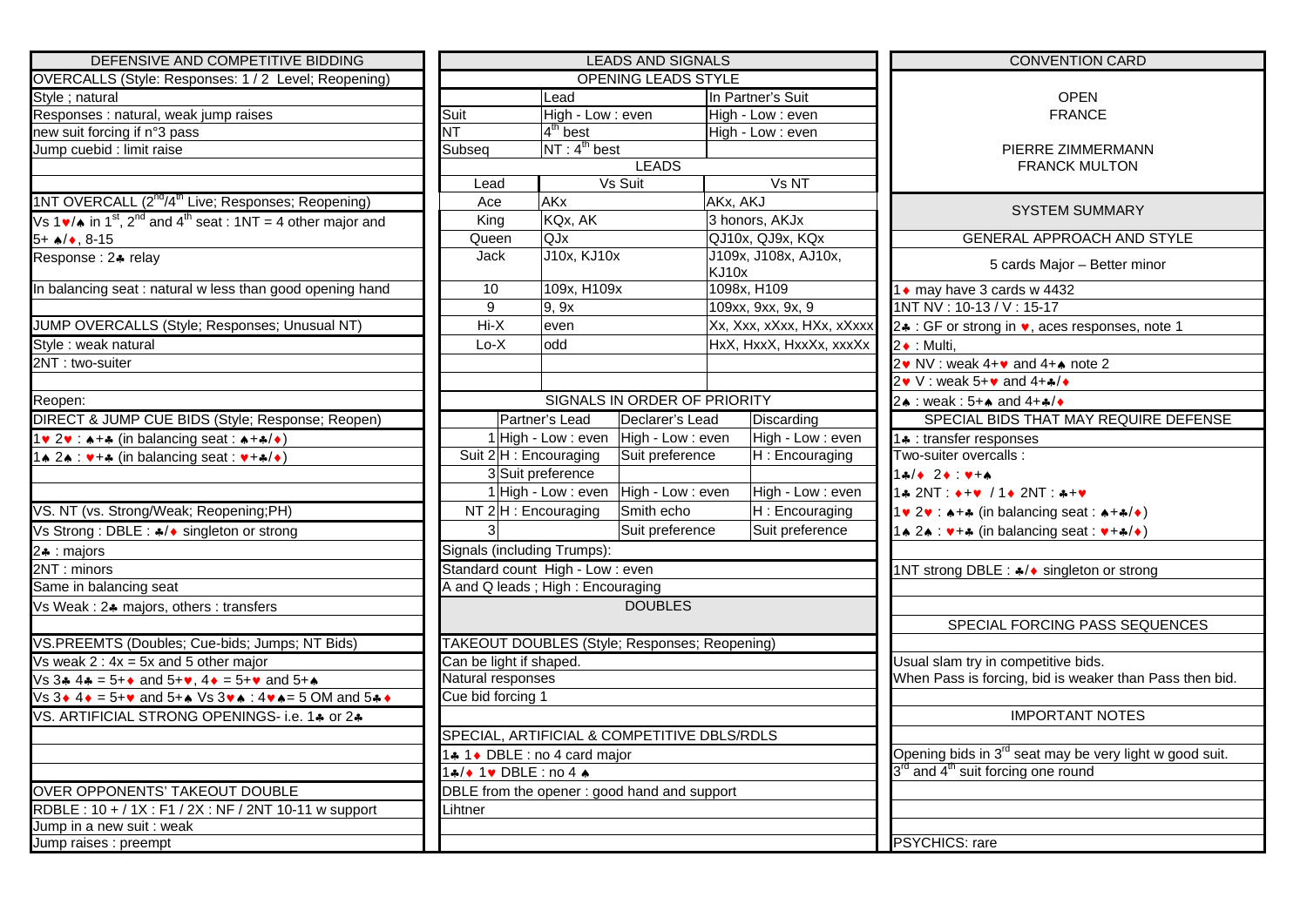|                        | artificial   | cards          | Negative<br>double | <b>DESCRIPTION</b>                                                               | <b>RESPONSES</b>                                                                                                                          | SUBSEQUENT ACTION                                                                                                                                                                                                 | PASSED HAND BIDDING                                                       |
|------------------------|--------------|----------------|--------------------|----------------------------------------------------------------------------------|-------------------------------------------------------------------------------------------------------------------------------------------|-------------------------------------------------------------------------------------------------------------------------------------------------------------------------------------------------------------------|---------------------------------------------------------------------------|
| $1 +$                  |              | 3              | 4A                 | $11+$                                                                            | 1 •/♥ : transfers - 1 ▲ : no 4 M 4 + • or 5-7 w ♣<br>2.4 : natural 11+ F1 - 2. : natural GF                                               | 14-1x-1NT then 24 : relay                                                                                                                                                                                         | Jump: natural and support                                                 |
| $1\bullet$             |              | 3              | 4A                 | $11 +$                                                                           | 1.4/◆ 1NT 2.4 : majors                                                                                                                    | 1 • -1x-1NT then 2. : relay                                                                                                                                                                                       | Jump: natural and support                                                 |
| $1$ v                  |              | 5              | $4\triangle$       | $11 +$                                                                           | 2NT: 3 $\sqrt{4}$ , 10-15 / 3NT: 4 $\sqrt{4}$ 10-13<br>4*/◆ : Splinters 10-13                                                             | 1v/ $\triangle$ -1NT-2NT then 3x : Transfers<br>$1$ v-1 $\star$ -3NT: 19-21                                                                                                                                       | Jump: natural and support<br>2. relay then 2. ambigous                    |
| 1 $\spadesuit$         |              | 5              | $4\bullet$         | $11+$                                                                            |                                                                                                                                           | 1v/ $\triangle$ Dble or overcall : jump 3x : weak                                                                                                                                                                 | 14-24-2 v: weak<br>$2NT: 4\blacktriangleright/\blacktriangle +$ singleton |
| $1NT$ NV               |              |                |                    | $10 - 13$                                                                        | 2. Stayman 3 steps<br>$2 \cdot$ and $+$ : Transfers                                                                                       | 1NT-2 $\bullet$ -2 $\bullet$ -2 $\bullet$ :5 $\bullet$ and 4 $\bullet$<br>1NT Dble (penalty) RDble : 2 4-card suit                                                                                                |                                                                           |
| 1NTV                   |              |                |                    | $15 - 17$                                                                        | 2. Stayman 5 steps<br>$2 \cdot$ and $+$ : Transfers                                                                                       | 1NT Dble (penalty) then natural<br>1NT Dble (artificial) than Stayman and<br>Transfers                                                                                                                            |                                                                           |
| $2\clubsuit$<br>Note 1 | $\mathsf{x}$ | $\Omega$       |                    | GF or $5+\bullet$ strong                                                         | $2\bullet$ : no ace / $2\bullet$ : 1 red ace<br>2↑ : 1 black ace / 2NT : 8+ or 2 kings balanced   2↑ - 2↑ - 2↑ - 2↑ / SA/3↑ / + - 3↑ : NF | $24 - 30 : GF$                                                                                                                                                                                                    |                                                                           |
| $2\bullet$             | X            | $\Omega$       |                    | Multi: - weak v or $\spadesuit$<br>- NT 22-23 - 5+ +/* strong<br>$ \bullet$ Acol | 2v/♠/3v : Pass or correct<br>2NT : relay - 3♣/◆/♠ : F1 - 4◆ : to play 4♥/♠<br>4. to play 4 $\bullet$ / $\bullet$ then transfer            | 2 + -2x-3 + : 5+ + strong<br>$2 \cdot -2NT - 3 + \sqrt{\bullet} = \sqrt{\bullet}$ minimum $-3 + \sqrt{\bullet}$ : $\sqrt{\bullet}$ maximum<br>2• -3+ -3• : • mini -3• : • mini -3• : • maxi - 3NT : • maxi        |                                                                           |
| $2 \cdot N$<br>Note 2  |              | $\overline{4}$ |                    | $4 + \bullet$ and $4 + \bullet$ , 6-10                                           | 2NT: relay                                                                                                                                | $2\cdot 2N$ T -3 $\cdot 5\cdot 44$ -3 $\cdot 5\cdot 44$ -3 $\cdot 5\cdot 5\cdot 4$ -3 $\cdot 1\cdot 4\cdot 4$ mini - 3 $\cdot 1\cdot 4\cdot 4$ maxi<br>2v-2NT -3SA : 5v/♠ mini - 4♣/◆ : 5v/5♠ maxi and single ♣/◆ |                                                                           |
| $2 \cdot V$            |              | 5              |                    | $5 + \bullet$ and $4 + \frac{1}{2} \bullet$ , 6-10                               | 2NT : relay - 3/4♣ : Pass or Correct in ♦                                                                                                 | 2v-2NT-3∗/◆ : natural mini -3v : 5≄ maxi -3▲ : 5◆ maxi                                                                                                                                                            |                                                                           |
| 2 <sub>•</sub>         |              | 5              |                    | $5 + \bullet$ and $4 + \bullet / \bullet$ , 6-10                                 | 2NT : relay - 3/4♣ : Pass or Correct in ♦                                                                                                 | 2↑-2NT -3↑/◆ : natural mini -3♥ : 5↑ maxi -3↑ : 5◆ maxi                                                                                                                                                           |                                                                           |
|                        |              |                |                    |                                                                                  |                                                                                                                                           |                                                                                                                                                                                                                   |                                                                           |
| 2NT                    |              |                |                    | NV: 19-21 - V: 20-21                                                             | 3. Stayman -3. + : Transfers<br>$4 \cdot 5 + 4 \cdot 4$ . $5 \cdot 14$                                                                    |                                                                                                                                                                                                                   |                                                                           |
| $3*$                   |              | 6              |                    | Preempt                                                                          |                                                                                                                                           |                                                                                                                                                                                                                   |                                                                           |
| $3\bullet$             |              | 6              |                    | Preempt                                                                          |                                                                                                                                           |                                                                                                                                                                                                                   |                                                                           |
| $3\bullet$             |              | 6              |                    | Preempt                                                                          |                                                                                                                                           |                                                                                                                                                                                                                   |                                                                           |
| 3 <sub>•</sub>         |              | 6              |                    | Preempt                                                                          |                                                                                                                                           |                                                                                                                                                                                                                   |                                                                           |
|                        |              |                |                    |                                                                                  |                                                                                                                                           |                                                                                                                                                                                                                   |                                                                           |
| 3NT                    |              |                |                    | Full suit                                                                        | 4. ask single in a major / 4. ask single in a minor                                                                                       |                                                                                                                                                                                                                   |                                                                           |
| $4\clubsuit$           |              | $\overline{7}$ |                    | Preempt                                                                          |                                                                                                                                           |                                                                                                                                                                                                                   |                                                                           |
| $4\bullet$             |              | $\overline{7}$ |                    | Preempt                                                                          |                                                                                                                                           |                                                                                                                                                                                                                   |                                                                           |
| $4\bullet$             |              | $\overline{7}$ |                    | Preempt                                                                          |                                                                                                                                           |                                                                                                                                                                                                                   |                                                                           |
| 4A                     |              | $\overline{7}$ |                    | Preempt                                                                          |                                                                                                                                           |                                                                                                                                                                                                                   |                                                                           |
|                        |              |                |                    |                                                                                  |                                                                                                                                           |                                                                                                                                                                                                                   |                                                                           |
| 4NT                    |              |                |                    |                                                                                  |                                                                                                                                           | <b>HIGH LEVEL BIDDING</b>                                                                                                                                                                                         |                                                                           |
|                        |              |                |                    |                                                                                  |                                                                                                                                           | RKCBW: 5 keys                                                                                                                                                                                                     |                                                                           |
|                        |              |                |                    |                                                                                  |                                                                                                                                           |                                                                                                                                                                                                                   |                                                                           |
|                        |              |                |                    |                                                                                  |                                                                                                                                           |                                                                                                                                                                                                                   |                                                                           |
|                        |              |                |                    |                                                                                  |                                                                                                                                           |                                                                                                                                                                                                                   |                                                                           |